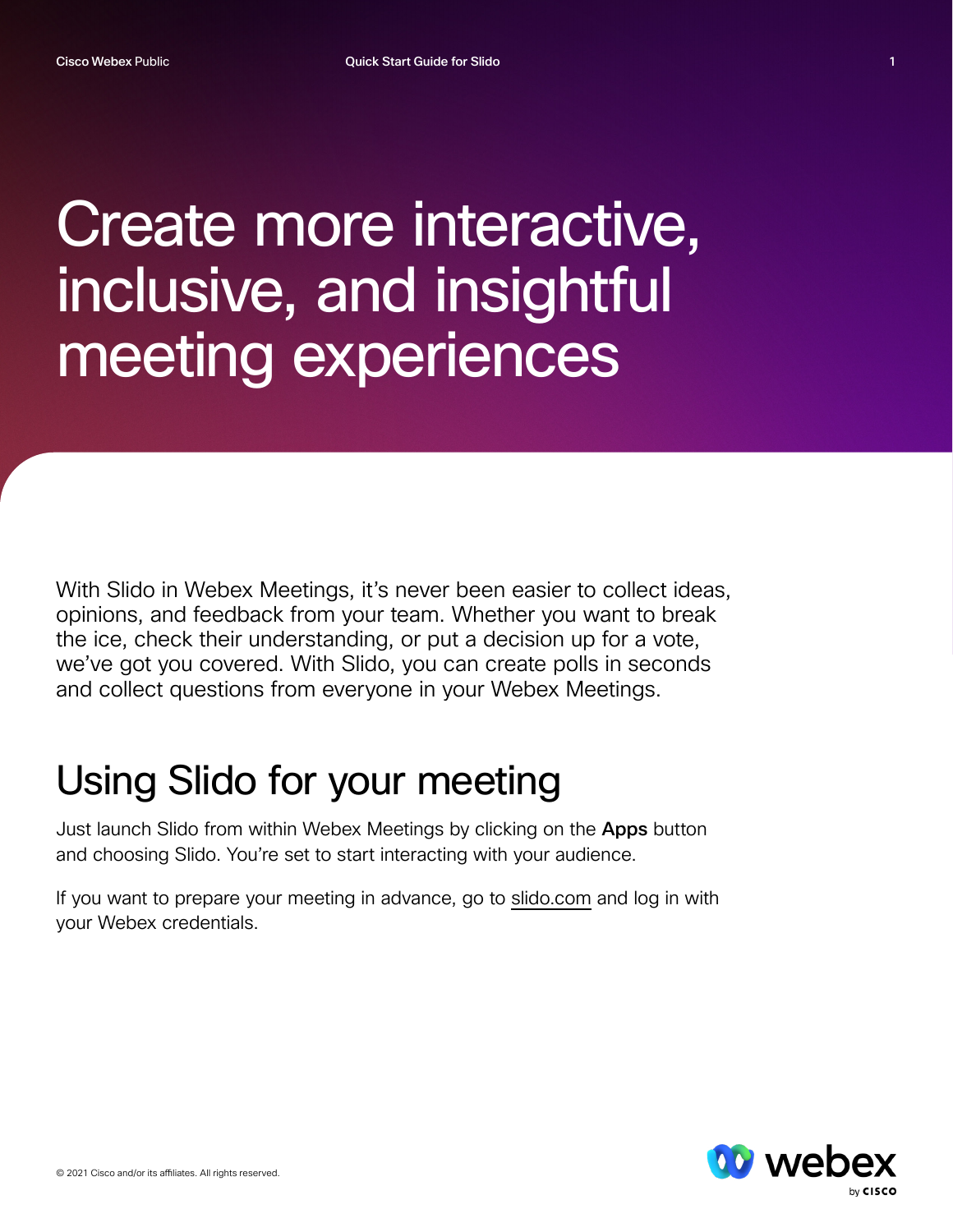



## Polls

Turn your one-way presentations into engaging conversations with live polls, word clouds, and quizzes. With Slido, you can gather feedback in real-time.

# the meeting entity of the meeting of the meeting of the meeting

Set up a poll before your meeting fro[m slido.com](https://www.sli.do/admin/events?_gl=1*1v1558g*_up*MQ..*_ga*MTg4NjQ5OTk3MC4xNjI0NTMzNzgx*_ga_ZZ1LJF8G31*MTYyNDUzMzc4MC4xLjAuMTYyNDUzMzc4MC4w) by logging in with your Webex credentials.

#### Create your polls before Using the polls in the meeting:

- 
- Open up Slido through Apps
- In the Live Polls tab, click the play button
- Comment on the results as they come in

You can create new polls on the fly and manage interactions in real-time during the meeting. Want to ask more than one poll question[? Create a survey](https://help.webex.com/qpvziw/) to gather feedback.



 $\Box$ 

 $9.0$ 

 $8.0$ 

 $7.0$ 

 $6.0$ 

 $5.0$